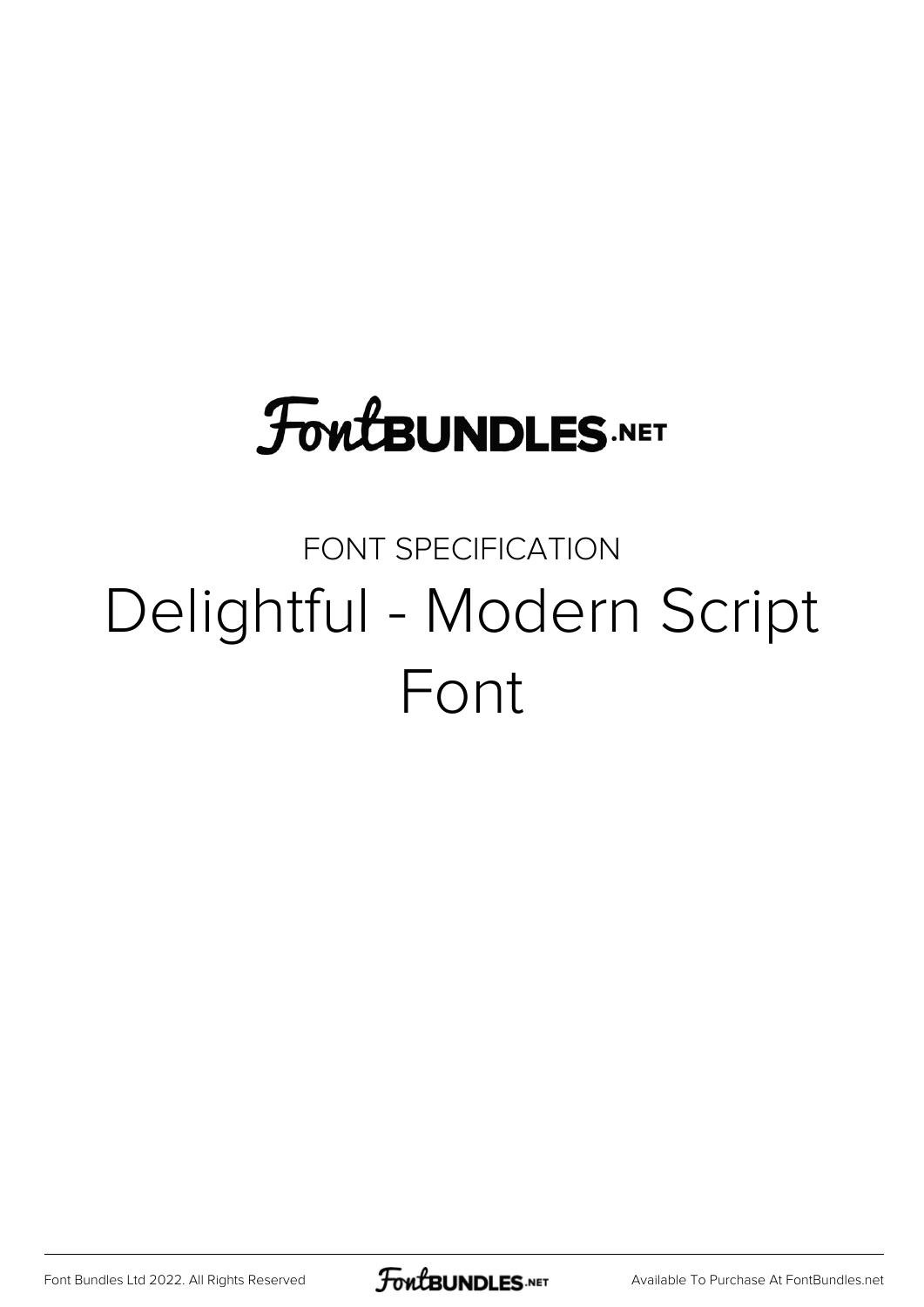#### Delightful - Regular

**Uppercase Characters** 

## ABCDEFGHIJKLMNOPQRST UVWXYZ

Lowercase Characters

## abcdefghijklmnopgrsTuvwxy3

**Numbers** 

### 0123456789

Punctuation and Symbols  $\begin{array}{ccccccccccccccccc} \text{\#} & \text{\#} & \text{\#} & \text{\#} & \text{\#} & \text{\#} & \text{\#} & \text{\#} & \text{\#} & \text{\#} & \text{\#} & \text{\#} & \text{\#} & \text{\#} & \text{\#} & \text{\#} & \text{\#} & \text{\#} & \text{\#} & \text{\#} & \text{\#} & \text{\#} & \text{\#} & \text{\#} & \text{\#} & \text{\#} & \text{\#} & \text{\#} & \text{\#} & \text{\#} & \text{\#} & \text{\#} & \text{\#} & \text{\#} & \text{\#}$  $\overline{\mathcal{L}}$  $\leftarrow$  = > ?  $\left(\begin{array}{ccc} 1 & 1 & 1 \\ 1 & 1 & 1 \\ 1 & 1 & 1 \end{array}\right)$ All Other Glyphs À Á Â Ã A Á Ć È É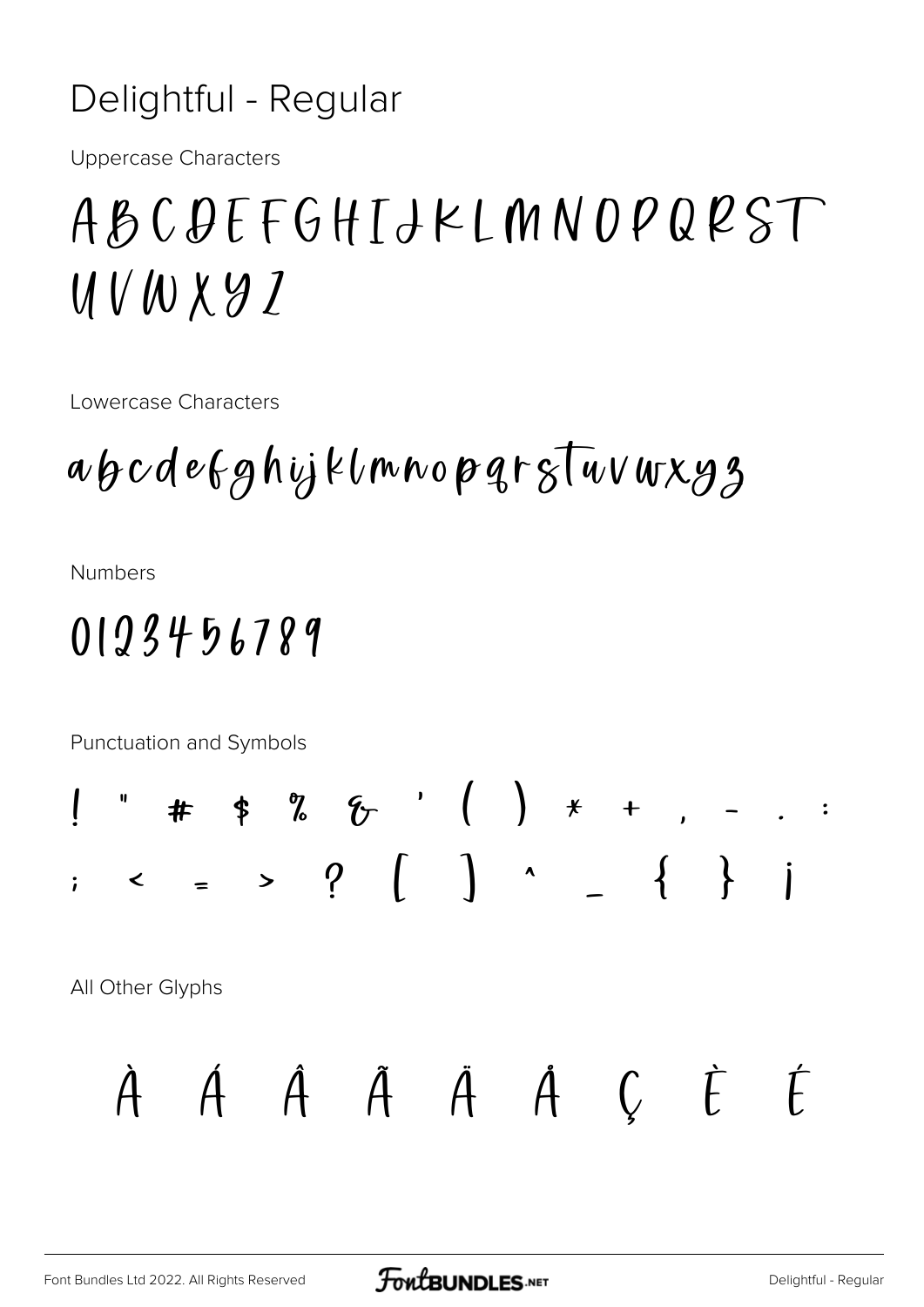|           | $\hat{E} \quad \  \  \, \dot{E} \quad \  \  \, \dot{I} \quad \  \  \, \dot{I} \quad \  \  \, \dot{E} \quad \  \  \, \dot{B} \quad \  \, \dot{N} \quad \  \, \dot{0}$ |  |                                                                                                 |  |           |
|-----------|----------------------------------------------------------------------------------------------------------------------------------------------------------------------|--|-------------------------------------------------------------------------------------------------|--|-----------|
| $\hat{U}$ |                                                                                                                                                                      |  | $\begin{matrix} \hat{O} & \tilde{O} & \tilde{O} & O & \hat{U} & \hat{U} & \hat{U} \end{matrix}$ |  | $\dot{U}$ |
|           | $\dot{y}$ à á à $\ddot{a}$ à $\ddot{a}$ à                                                                                                                            |  |                                                                                                 |  | $\dot{e}$ |
|           | é $\dot{e}$ $\ddot{e}$ $\ddot{v}$ $\ddot{v}$ $\ddot{v}$ $\ddot{w}$ $\ddot{v}$ $\ddot{w}$ $\ddot{v}$                                                                  |  |                                                                                                 |  |           |
|           | $\hat{0}$ $\hat{0}$ $\hat{0}$ $\hat{0}$ $\hat{0}$ $\hat{u}$ $\hat{u}$ $\hat{u}$ $\hat{u}$                                                                            |  |                                                                                                 |  |           |
|           | 999                                                                                                                                                                  |  |                                                                                                 |  |           |
|           | $od \text{cm}$ of $1 \text{cm}$ $1 \text{cm}$ $1 \text{cm}$                                                                                                          |  |                                                                                                 |  |           |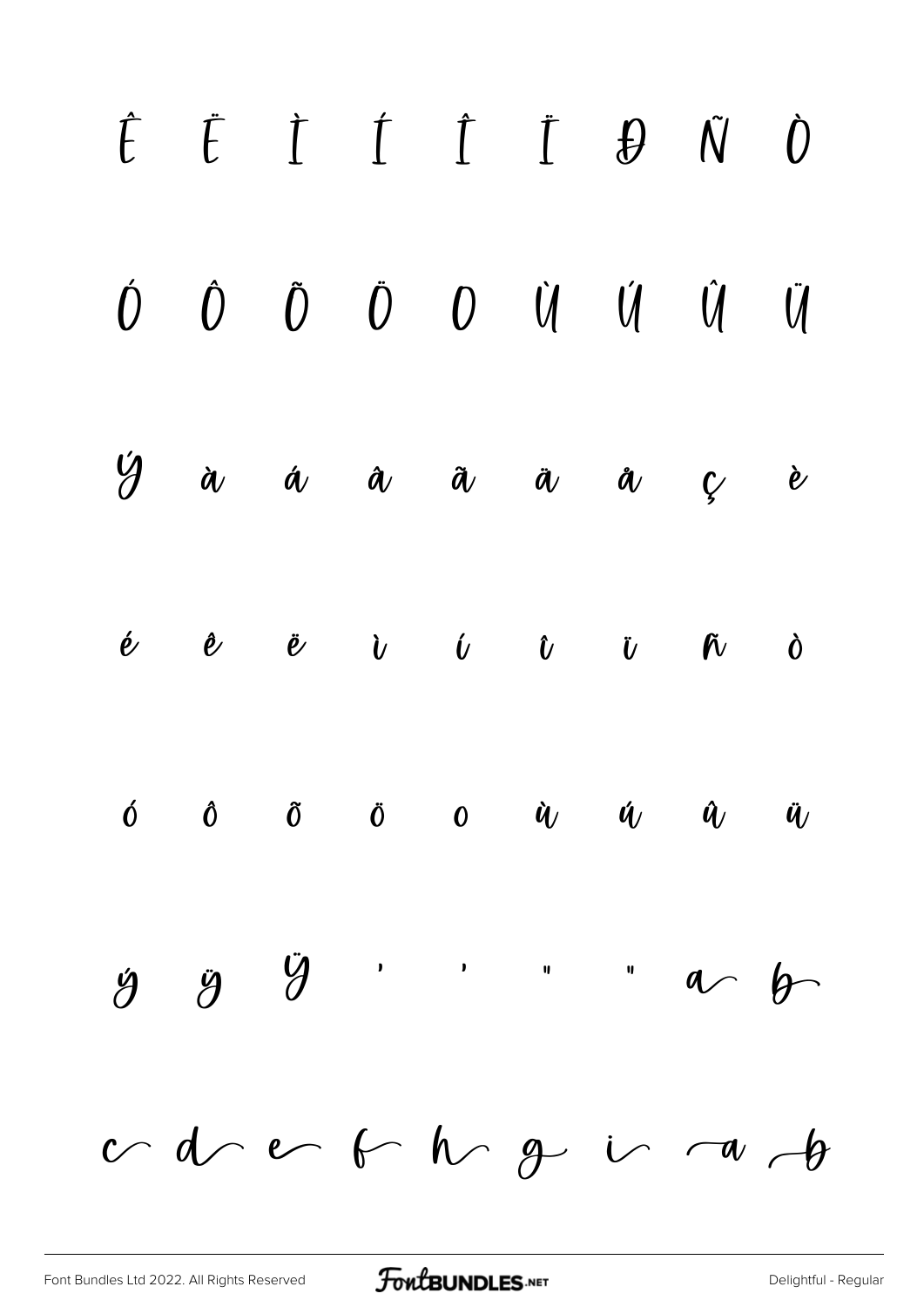